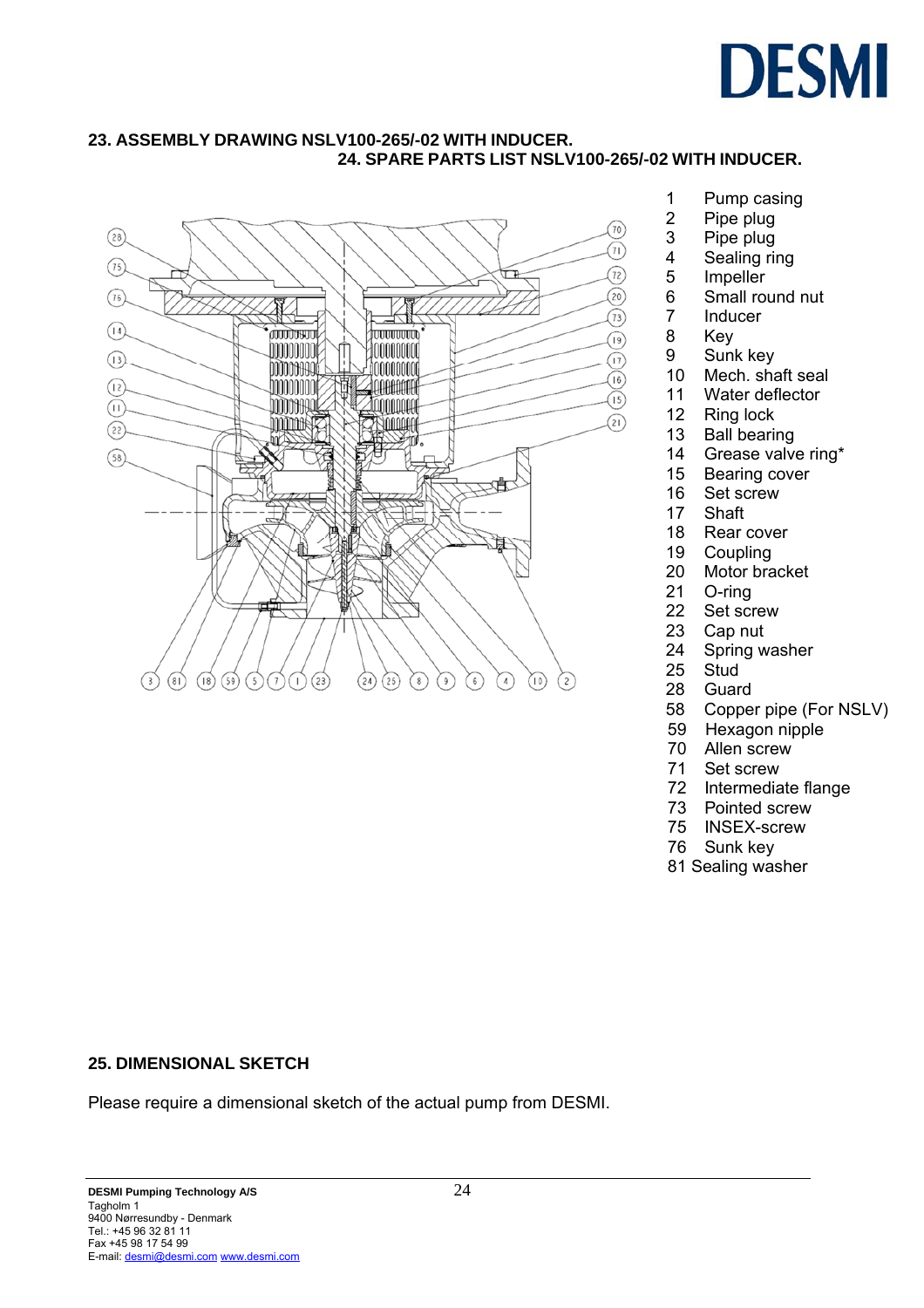

### **15. ASSEMBLY DRAWING Ø215/265 02-COMB**





- 1 Pump casing
- 2 Pipe plug<br>3 Pipe plug
- 
- 3 Pipe plug<br>4 Sealing ri 4 Sealing ring<br>5 Impeller
- **Impeller** 
	-
- 6 Nut<br>7 Spri Spring collar
- 8 Washer
- 9 Sunk key
- 10 Shaft seal
- 11 Water deflector
- 12 Ring lock
- 13 Ball bearing
- 14 Support disc
- 15 Bearing cover
- 16 Allen screw
- 17 Shaft
- 18 Shaft seal cover
- 19 Coupling<br>20 Motor bra
	- Motor bracket
- 21 O-ring
- 22 Allen screw
- 28 Guard<br>58 Coppe
	- Copper pipe (For NSLV)
- 59 Hexagon nipple
- 70 Allen screw<br>71 Set screw
- 71 Set screw<br>72 Intermedia
- Intermediate flange
- 73 Pointed screw
- 75 INSEX-screw
- 76 Sunk key
- 81 Sealing washer
- 96 Manometer<br>97 Nipple
- **Nipple**
- 98 Sleeve
- 106 Valve (optional)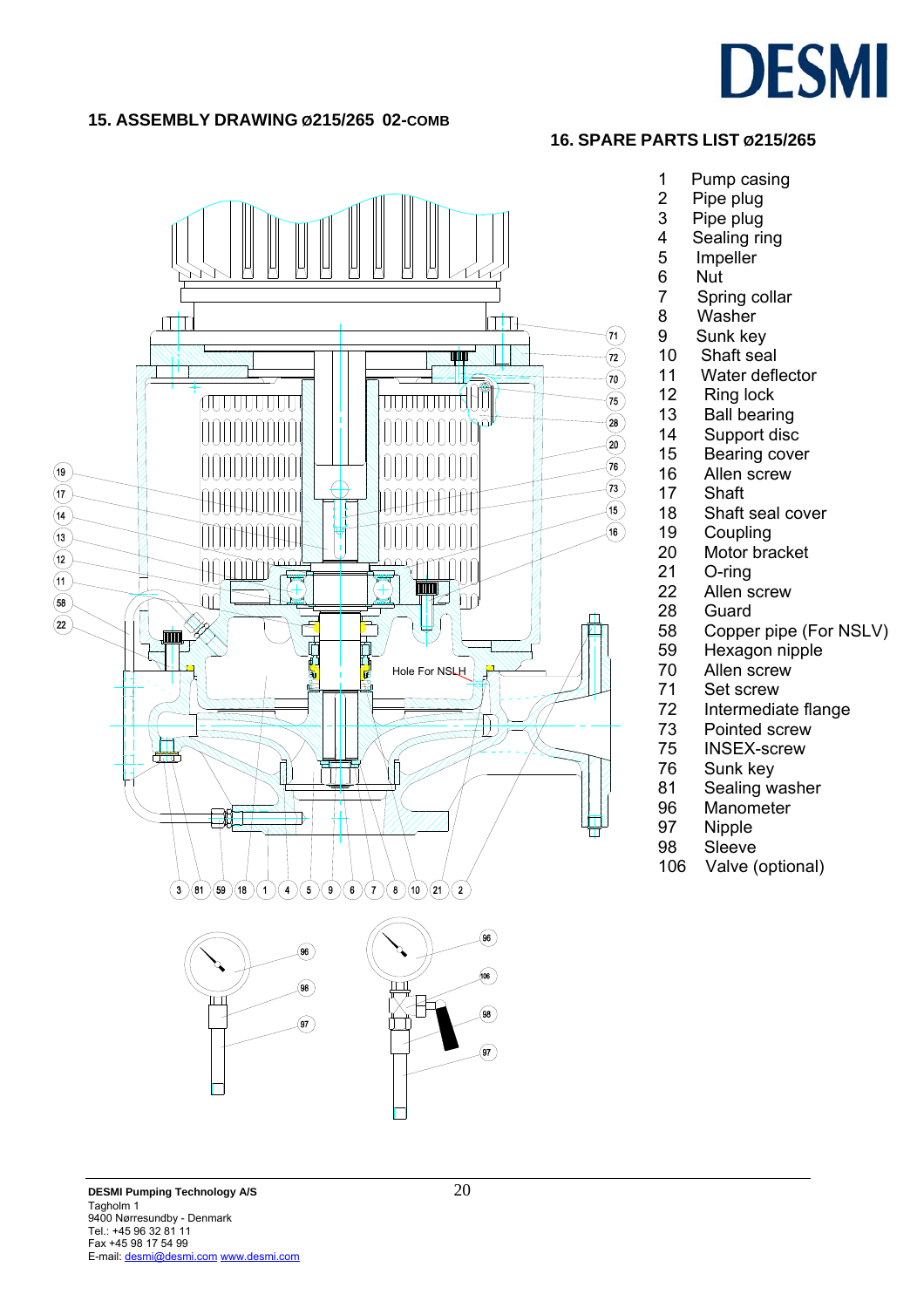

### **19. ASSEMBLY DRAWING Ø215/265 12-COMB.**

## **20. SPARE PARTS LIST Ø215/265 12-COMB.**



- 1 Pump casing
- 2 Pipe plug<br>3 Pipe plug
- 3 Pipe plug<br>4 Sealing ri
- 4 Sealing ring<br>5 Impeller
- **Impeller** 
	-
- 6 Nut<br>7 Spri 7 Spring collar<br>8 Washer
- Washer
- 9 Sunk key<br>10 Mech. sh
- Mech. shaft seal
- 17 Shaft
- 20 Motor bracket
- 21 O-ring
- 22 Allen screw
- 28 Guard<br>58 Coppe
- 58 Copper pipe (for NSLV)<br>59 Hexagon nipple
- 59 Hexagon nipple<br>71 Set screw
- Set screw
- 73 Pointed screw
- 75 INSEX-screw
- 81 Sealing washer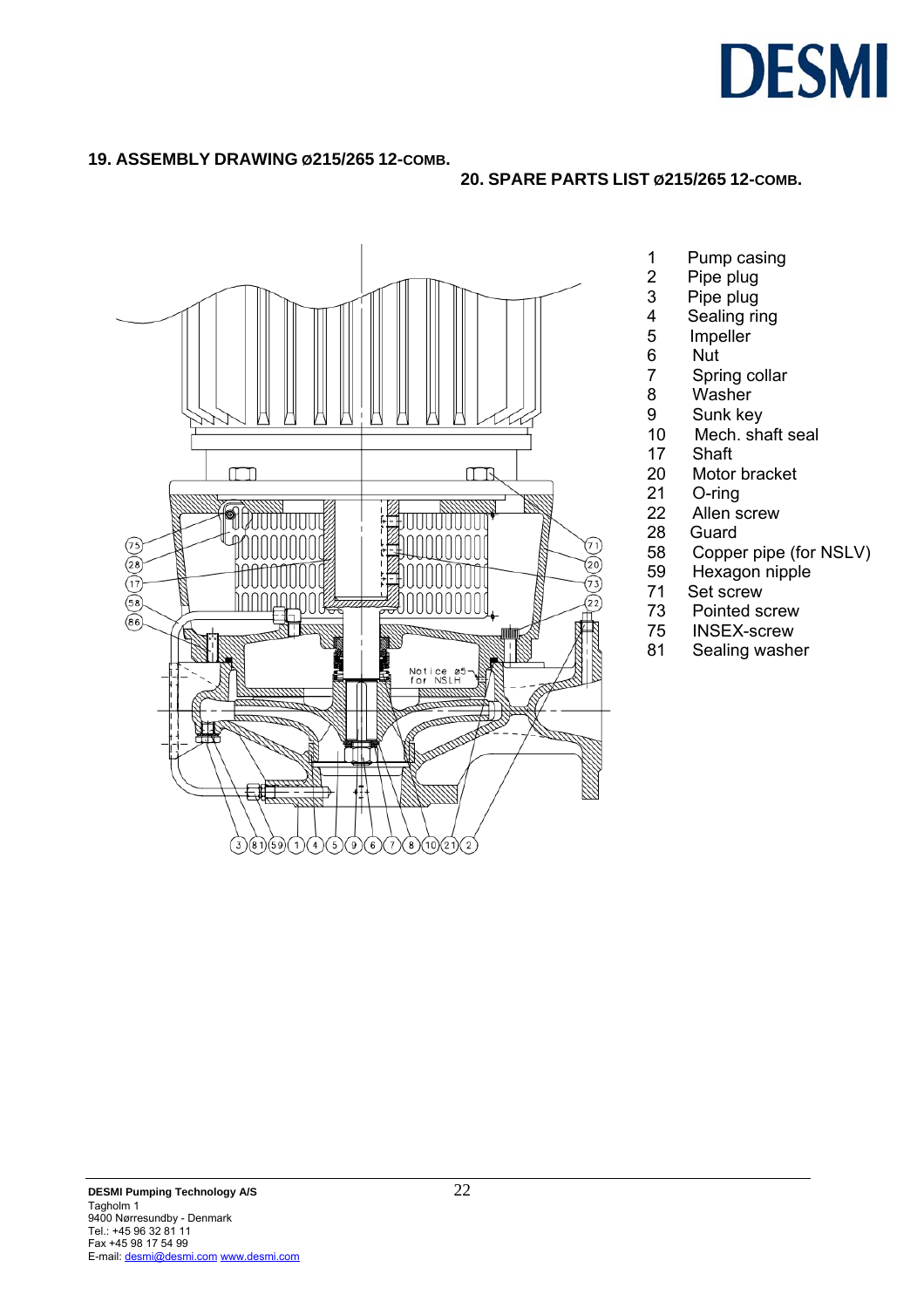

### **17. ASSEMBLY DRAWING Ø330/415/525 02-COMB**

#### **18. SPARE PARTS LIST Ø330/415 WITH HEAVY BEARING HOUSING**



- 1 Pump casing
- 2 Pipe plug
- 3 Pipe plug
- 4 Sealing ring
- 5 Impeller
- 6 Set screw
- 7 Spring collar
- 8 Washer
- 9 Sunk key
- 10 Mech. shaft seal
- 11 Water deflector
- 12 Ring lock
- 13 Ball bearing
- 14 Grease valve ring\*
- 15 Bearing cover
- 16 Set screw
- 17 Shaft
- 18 Shaft seal cover
- 19 Coupling
- 20 Motor bracket
- 21 O-ring
- 22 Set screw
- 23 Lock washer
- 26 Cover under bearing
- 27 Sealing ring 2
- 28 Guard
- 58 Copper pipe(For NSLV)
- 59 Hexagon nipple
- 61 Hexagon nipple
- 64 Set screw
- 70 Allen screw
- 71 Set screw
- 72 Intermediate flange
- 73 Pointed screw
- 75 INSEX-screw
- 76 Sunk key
- 81 Sealing washer
- 84 Lubricator nipple
- 86 Pointed screw
- 96 Manometer
- 97 Nipple
- 98 Sleeve
- 106 Valve (optional)

 It is better to replacement motor in vertical direction for big motor in order to mount motor easy and ensure better alignment.